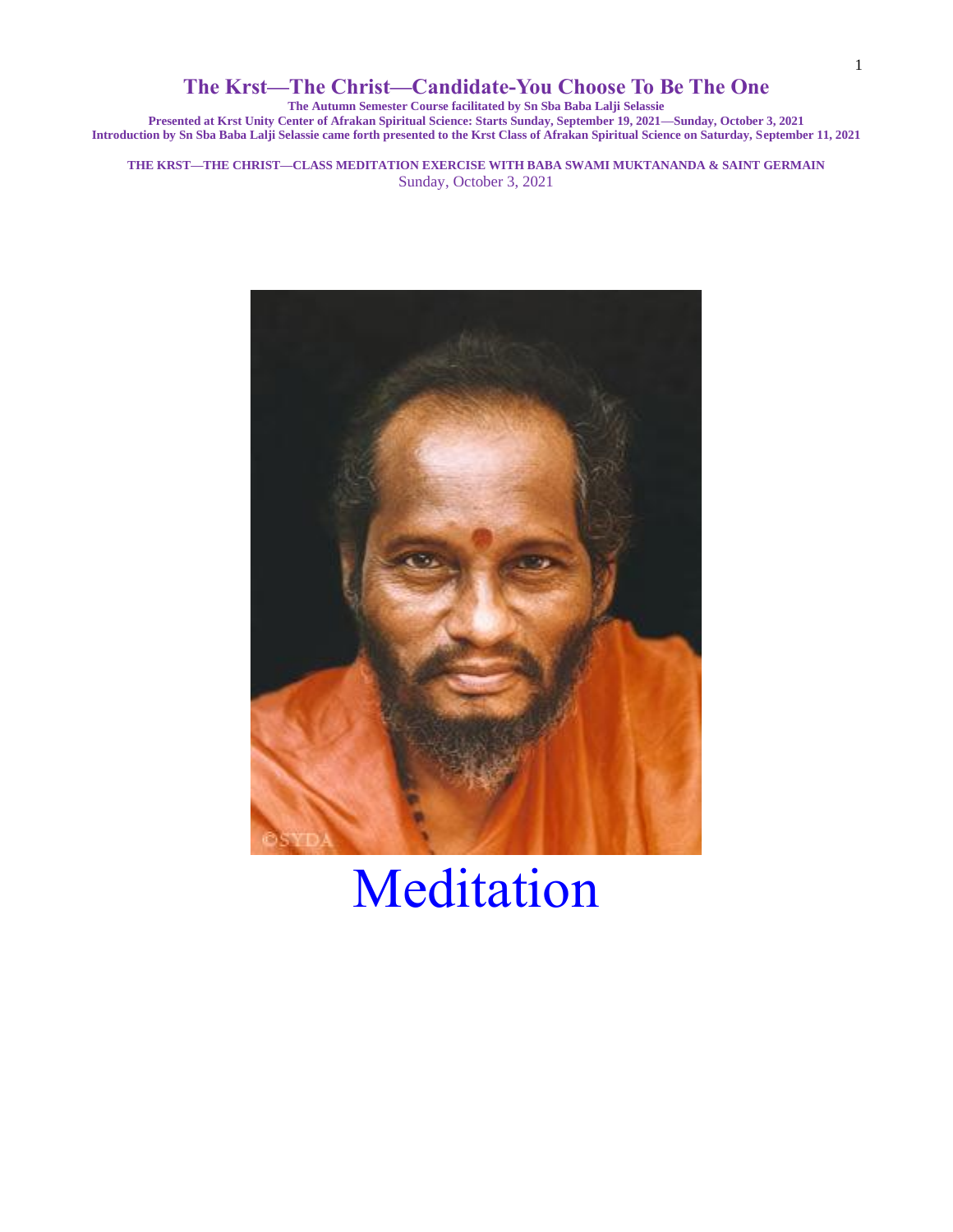**The Autumn Semester Course facilitated by Sn Sba Baba Lalji Selassie**

**Presented at Krst Unity Center of Afrakan Spiritual Science: Starts Sunday, September 19, 2021—Sunday, October 3, 2021 Introduction by Sn Sba Baba Lalji Selassie came forth presented to the Krst Class of Afrakan Spiritual Science on Saturday, September 11, 2021**

**THE KRST—THE CHRIST—CLASS MEDITATION EXERCISE WITH BABA SWAMI MUKTANANDA & SAINT GERMAIN** Sunday, October 3, 2021



Meditation is the steady holding of the conscious light within the Self. The reason the seeker studies meditation is to realize the God-self within. The great master Swami Muktananda has said, "when virtues of many lifetimes have accumulated, there arises a strong desire to know the Supreme Self within." Only one person in a thousand has a desire to know the Supreme principle, the Self within. If you were to take a hundred thousand people with this desire, one, maybe two will attain the Supreme reality or Full Realization. It is a rare person who can achieve this higher state of consciousness. And so that we keep this concept in perspective, we will consider the birth process.

Every human being in the form of spermatozoa struggled to reach the ovum and fertilize the egg. That human being was one in five hundred million other spermatozoa. This means every human is an infrequent person if they so desire and are strong enough.

Leading a virtuous life is the foundation upon which spiritual progress is made.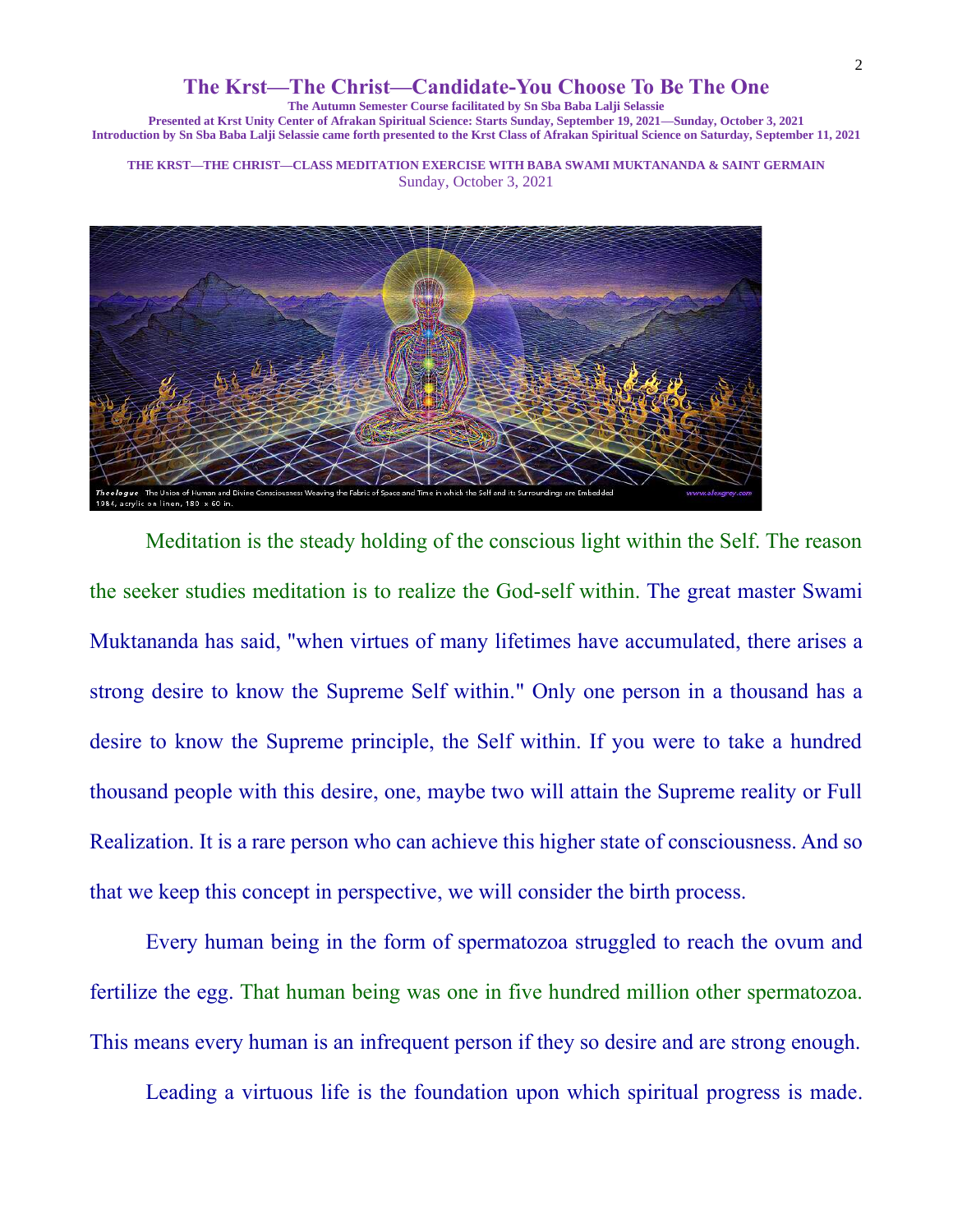**The Autumn Semester Course facilitated by Sn Sba Baba Lalji Selassie**

**Presented at Krst Unity Center of Afrakan Spiritual Science: Starts Sunday, September 19, 2021—Sunday, October 3, 2021 Introduction by Sn Sba Baba Lalji Selassie came forth presented to the Krst Class of Afrakan Spiritual Science on Saturday, September 11, 2021**

**THE KRST—THE CHRIST—CLASS MEDITATION EXERCISE WITH BABA SWAMI MUKTANANDA & SAINT GERMAIN** Sunday, October 3, 2021

Virtue prepares the mind for deep meditation. Meditation is essential in attaining the Supreme. Meditation is the royal road to the absolute. One clears all worldly thoughts from the mind, shuts out all sounds and outside influences, and focuses the mind on the Self. When a seeker practices meditation, they will see how their character plays into their meditation practices.

In the same way as a bodybuilder incorporates diet into *their* exercise program. If we are to make any progress, we must incorporate character development into our meditation and other spiritual practices. All spiritual practices are mental exercises, and all these exercises are developed to bring us to the point where we separate ourselves from the delusion of our ego. When this is done, we see we are Love. We who chose to be the drop now fully realize we are the Ocean! Then we reunite with our Real Self: *This Self-Conscious Self Within is The God-Self of OneSelf!*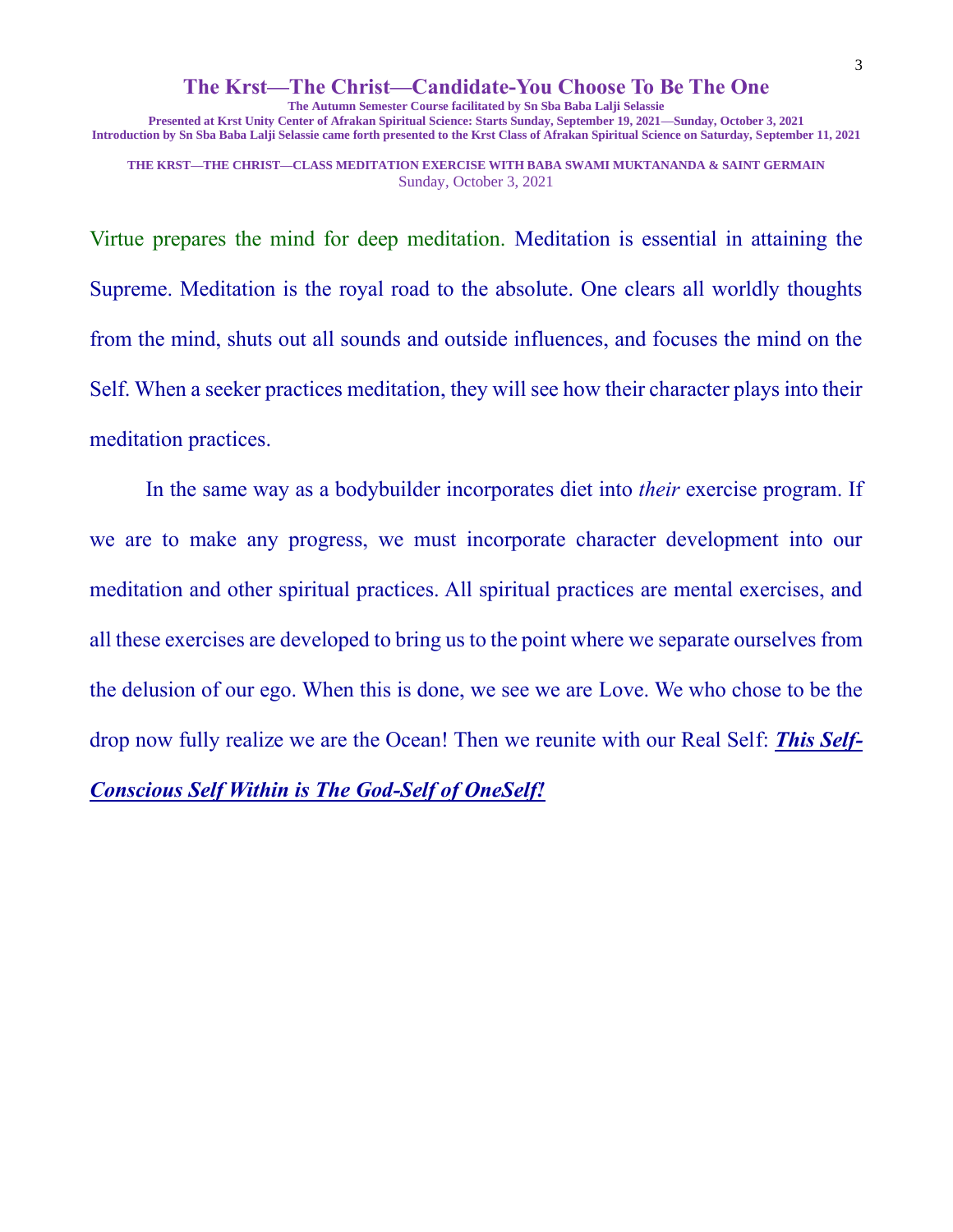**The Autumn Semester Course facilitated by Sn Sba Baba Lalji Selassie**

**Presented at Krst Unity Center of Afrakan Spiritual Science: Starts Sunday, September 19, 2021—Sunday, October 3, 2021 Introduction by Sn Sba Baba Lalji Selassie came forth presented to the Krst Class of Afrakan Spiritual Science on Saturday, September 11, 2021**

**THE KRST—THE CHRIST—CLASS MEDITATION EXERCISE WITH BABA SWAMI MUKTANANDA & SAINT GERMAIN** Sunday, October 3, 2021





Benefits of Meditation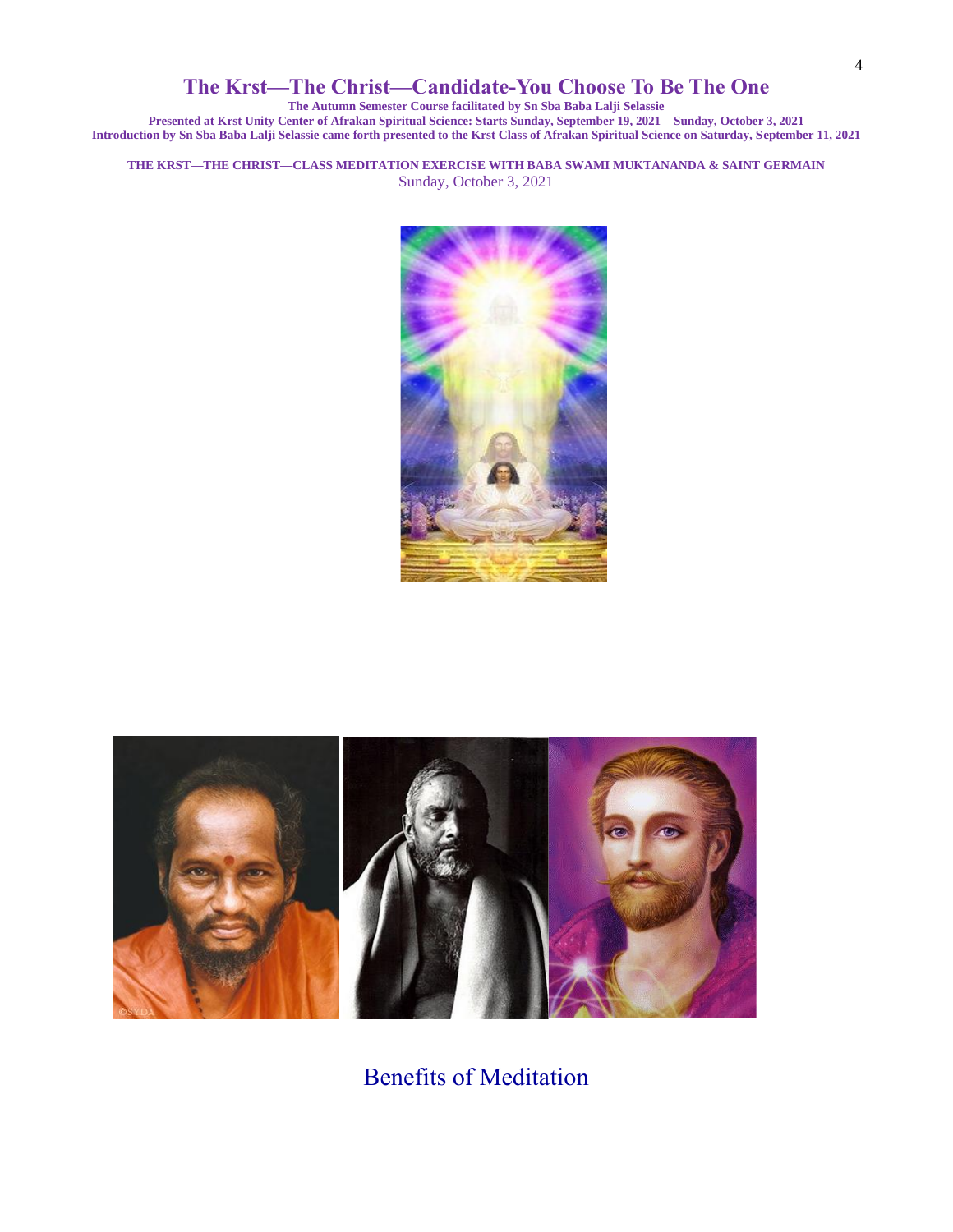#### 5

#### **The Krst—The Christ—Candidate-You Choose To Be The One**

**The Autumn Semester Course facilitated by Sn Sba Baba Lalji Selassie**

**Presented at Krst Unity Center of Afrakan Spiritual Science: Starts Sunday, September 19, 2021—Sunday, October 3, 2021 Introduction by Sn Sba Baba Lalji Selassie came forth presented to the Krst Class of Afrakan Spiritual Science on Saturday, September 11, 2021**

**THE KRST—THE CHRIST—CLASS MEDITATION EXERCISE WITH BABA SWAMI MUKTANANDA & SAINT GERMAIN** Sunday, October 3, 2021

Tremendous benefits are derived from meditation. The mind becomes calm and stress-free. The meditation process unleashes divine rays within, which saturates all the cells in the body that purify and heal diseases. Mental clarity increases, anxiety decreases, health improves, and increased energy and blood flow benefits. Meditation helps lower blood pressure in people who suffer from hypertension. It relieves cardiovascular disease, enriches alpha rhythms. Long-term meditation promotes theta brainwave patterns, which meditators report peaceful, pleasant experiences with intact self-awareness. Meditation enables hemispheric synchronization, allowing the brain's left and right, anterior, and posterior sides to function together to create neural ordering that produces more incredible brain functions. Meditation increases serotonin levels in the blood. It also decreases cholesterol levels in the blood. Sensory, perceptual, and cognitive abilities are enhanced by reflection. It significantly increases empathy, intelligence, and memory and reduces the ego. Most meditators report divine and supernatural experiences after meditating. They say visions, astral projection, after years of practice magical powers, and finally oneness with God.

How to Practice Meditation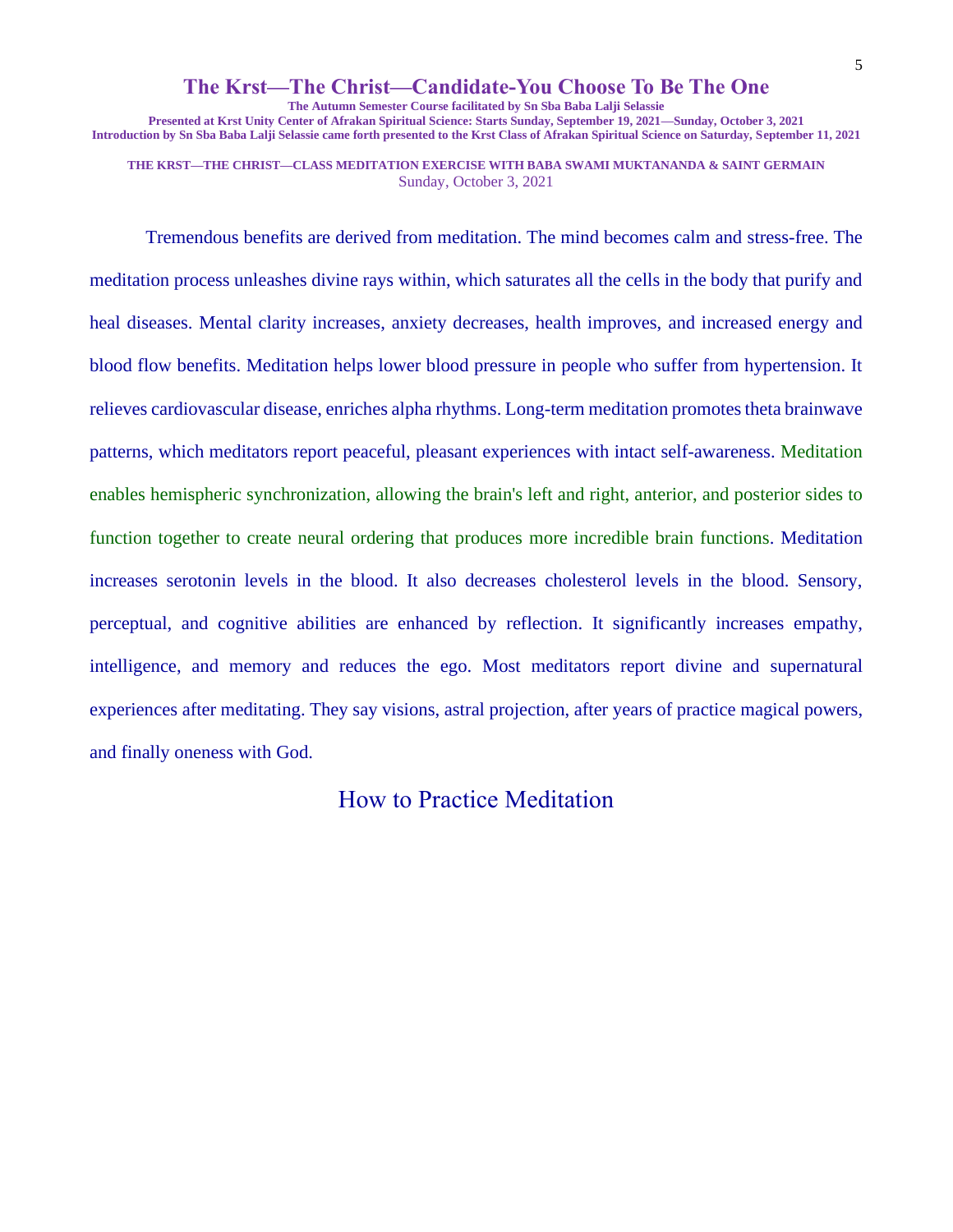**The Autumn Semester Course facilitated by Sn Sba Baba Lalji Selassie**

**Presented at Krst Unity Center of Afrakan Spiritual Science: Starts Sunday, September 19, 2021—Sunday, October 3, 2021 Introduction by Sn Sba Baba Lalji Selassie came forth presented to the Krst Class of Afrakan Spiritual Science on Saturday, September 11, 2021**

**THE KRST—THE CHRIST—CLASS MEDITATION EXERCISE WITH BABA SWAMI MUKTANANDA & SAINT GERMAIN** Sunday, October 3, 2021



The best time for meditation is early morning, between 3:00 am, and 6:00 am. If you cannot meditate, pick a time you can be regular with, and stick to it. Sit-in

a quiet place in a relaxed position where you will not be disturbed. Free your mind of all worldly thoughts, repeat the mantra OM or Om Namah Shivaya, or So-Ham, or a short phrase repeatedly like *In my heart there is only Love,* do this on the in-breath and out-breath. The mind will jump around at first but do not try to fight with it. Keep repeating the mantra or phrase with the inflow and outflow of the breath. Try and study the space between the in-breath and out-breath. In this space is a great mystery that the meditator can only discover. If you have a picture of your chosen deity or spiritual master, you can also use that to focus on. Look at the picture for about five minutes, then close your eyes, all the while repeating the mantra. After practicing this technique a little time, the image will come to you automatically. Practice meditation for one hour a day; if that is too difficult, try forty-five minutes or a half an hour. It would help if you had an asana or seat made of wool. This will hold the spiritual energy you release while meditating. The power will become saturate within the asana and make meditation easier as you continually practice. You should also have a set of loose-fitting clothing that you use only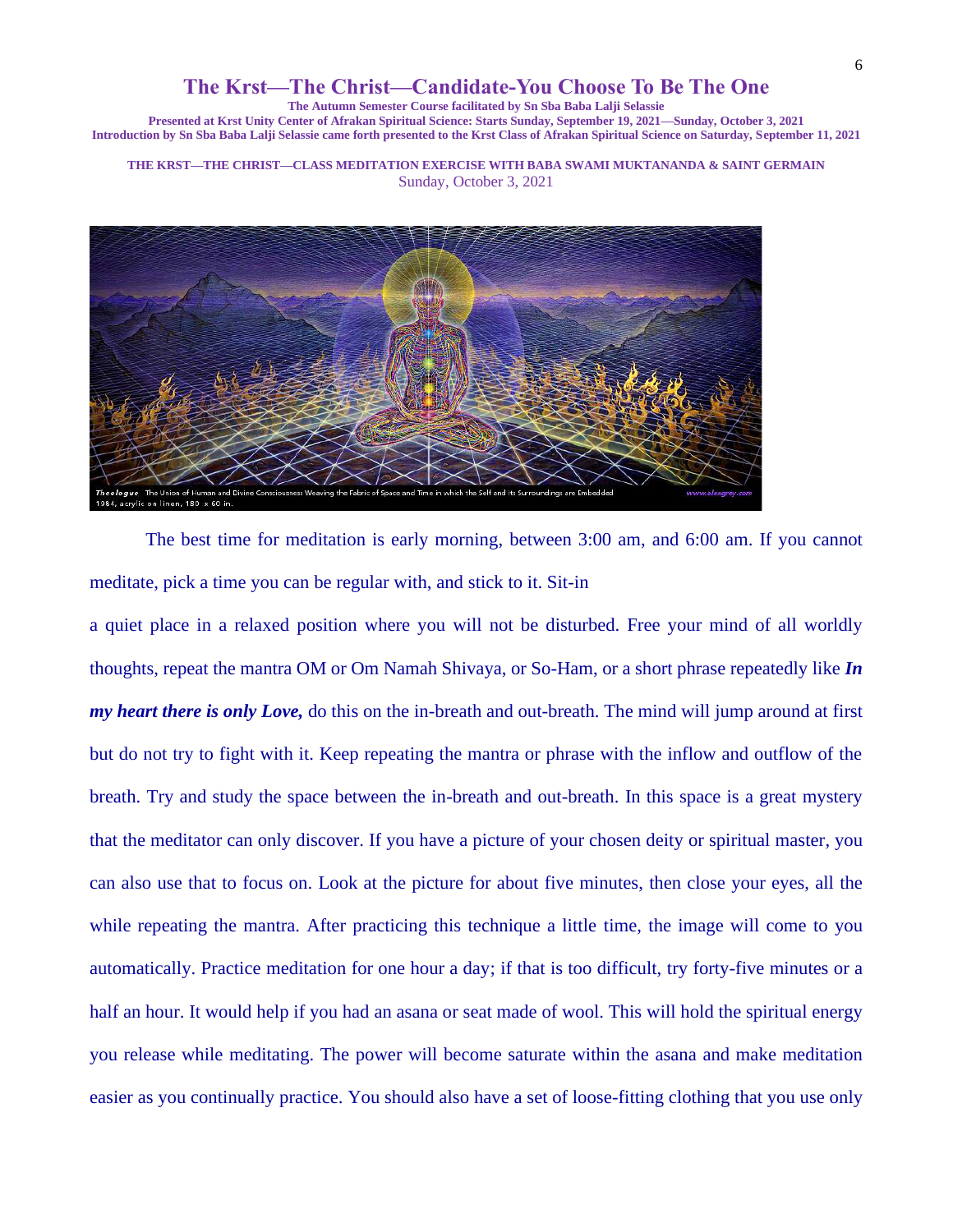**The Autumn Semester Course facilitated by Sn Sba Baba Lalji Selassie Presented at Krst Unity Center of Afrakan Spiritual Science: Starts Sunday, September 19, 2021—Sunday, October 3, 2021 Introduction by Sn Sba Baba Lalji Selassie came forth presented to the Krst Class of Afrakan Spiritual Science on Saturday, September 11, 2021**

**THE KRST—THE CHRIST—CLASS MEDITATION EXERCISE WITH BABA SWAMI MUKTANANDA & SAINT GERMAIN** Sunday, October 3, 2021

for contemplation.

No one can predict what kind of experience a person will have in meditation at first. We are all

at different levels of spiritual development and growth. However, we can tell you what kind of spiritual

experience you will have when you approach the final stages of meditation which may still last for years.

These experiences act as a road map to let the seeker know they are on the right path.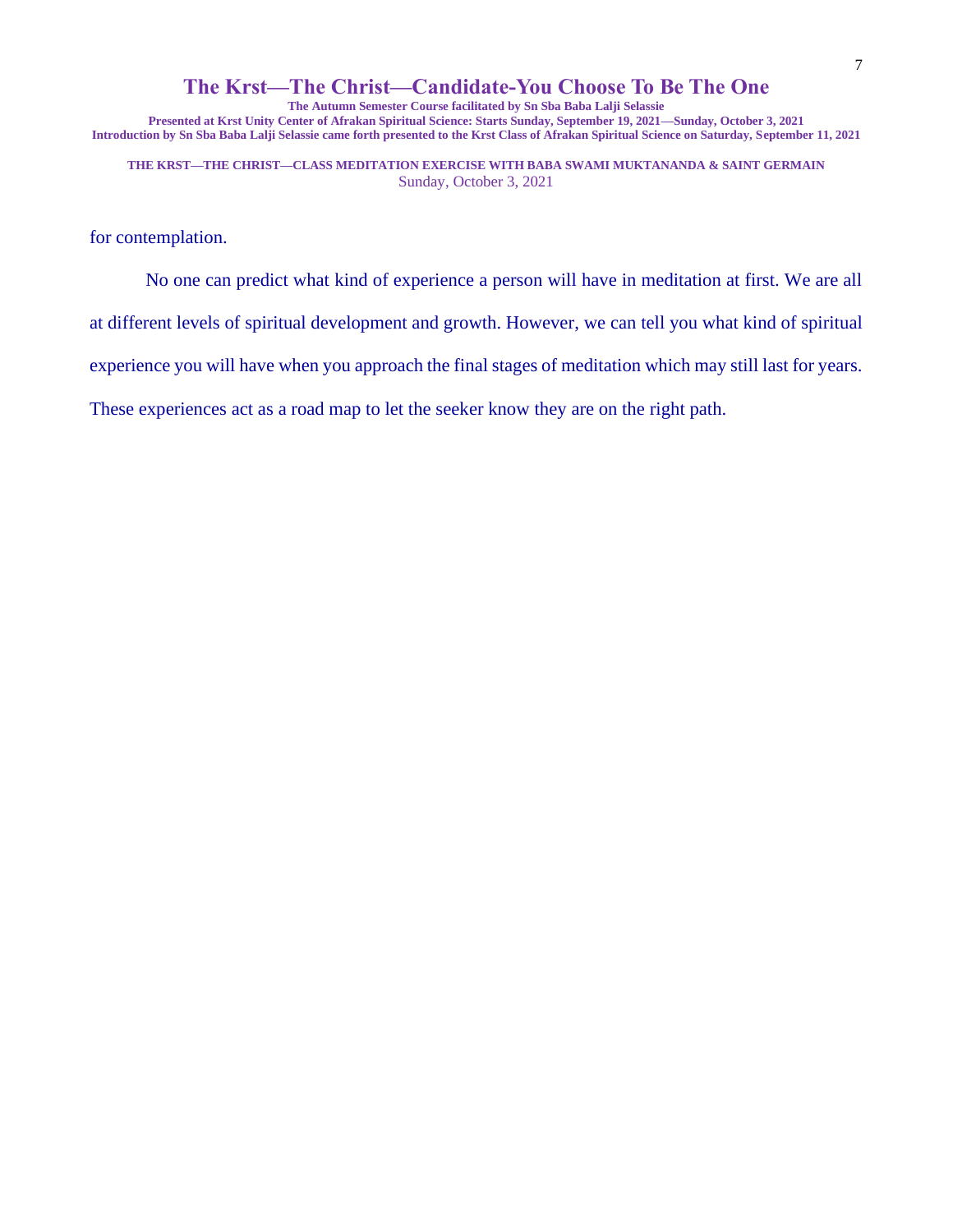**The Autumn Semester Course facilitated by Sn Sba Baba Lalji Selassie**

**Presented at Krst Unity Center of Afrakan Spiritual Science: Starts Sunday, September 19, 2021—Sunday, October 3, 2021 Introduction by Sn Sba Baba Lalji Selassie came forth presented to the Krst Class of Afrakan Spiritual Science on Saturday, September 11, 2021**

**THE KRST—THE CHRIST—CLASS MEDITATION EXERCISE WITH BABA SWAMI MUKTANANDA & SAINT GERMAIN** Sunday, October 3, 2021



Experience on the Path

The great spiritual Master Swami Muktananda Paramahansa describes his experiences in his world-renowned book: *The Play of Consciousness,* the only spiritual account detailing the higher spiritual adventures. He describes the vision of four lights. The first light represents the gross body. Its color is red, and it is the size of the human body, about five to six feet tall. The second light represents the subtle body in which we experience dreams; it is white and the size of the thumb. The third light signifies the causal body. It was the size of the fingertip and black in color. The fourth denotes the supracausal body; it is as tiny as a sesame seed, and its color is blue and uncommonly brilliant. It is the essence of the spiritual path and the highest inner vision. Inside all these lights, he had different experiences. He saw Gods and Goddesses and went to other worlds. At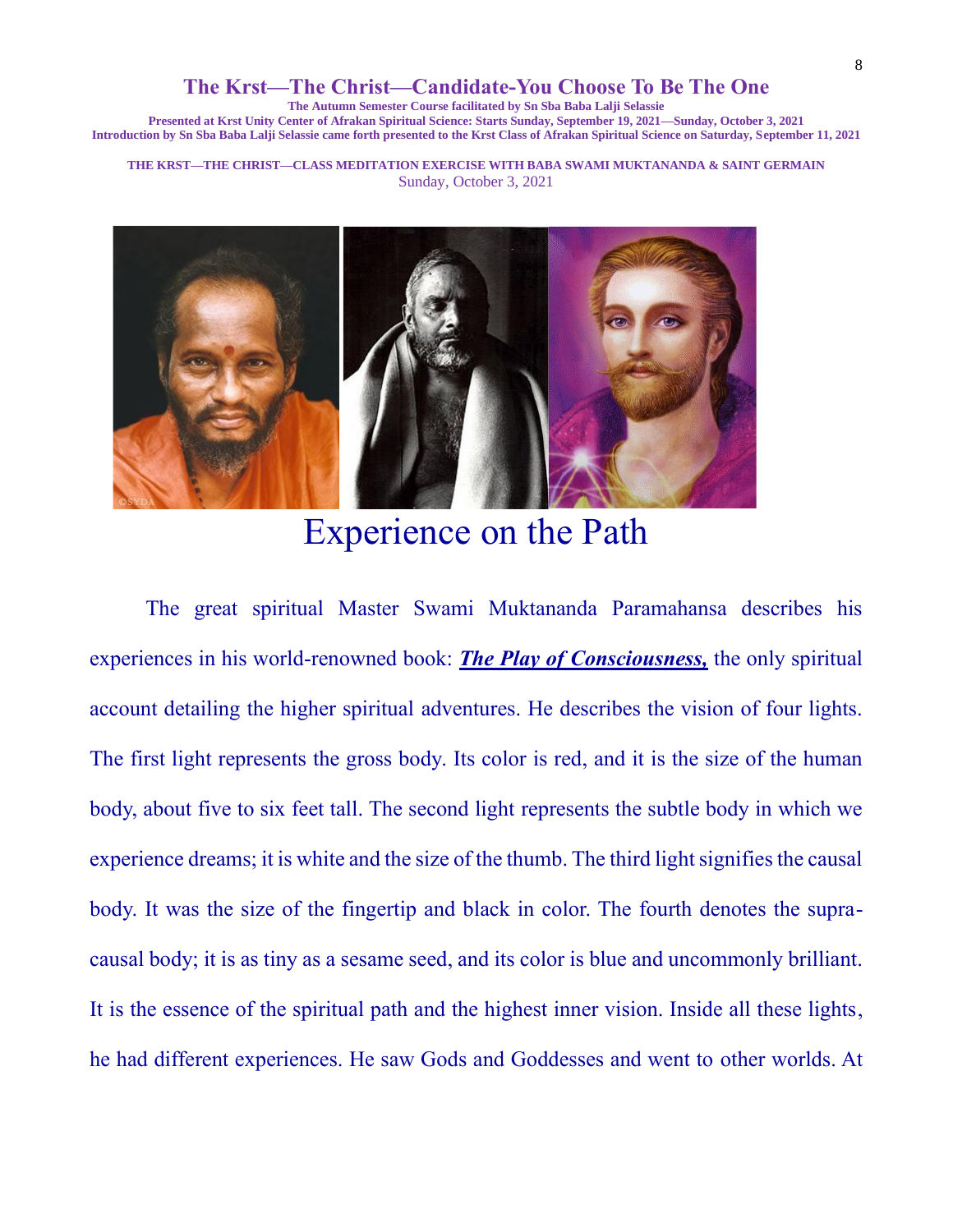**The Autumn Semester Course facilitated by Sn Sba Baba Lalji Selassie**

**Presented at Krst Unity Center of Afrakan Spiritual Science: Starts Sunday, September 19, 2021—Sunday, October 3, 2021 Introduction by Sn Sba Baba Lalji Selassie came forth presented to the Krst Class of Afrakan Spiritual Science on Saturday, September 11, 2021**

**THE KRST—THE CHRIST—CLASS MEDITATION EXERCISE WITH BABA SWAMI MUKTANANDA & SAINT GERMAIN** Sunday, October 3, 2021

each level, he acquired more extraordinary supernatural abilities. He heard various sounds called Nada or sacred sounds. At one stage, he saw his form appear to him. This experience indicated that the body had become completely purified. In the final stage of his meditation, he saw the Blue Person, the Supreme person within every human being. The Blue Person is extremely beautiful. A vision of the Blue Person is the highest reality; it is the culmination of your spiritual journey, the Full Realization of the Self within. What you realized is: you are the Supreme Reality: What the God is Within!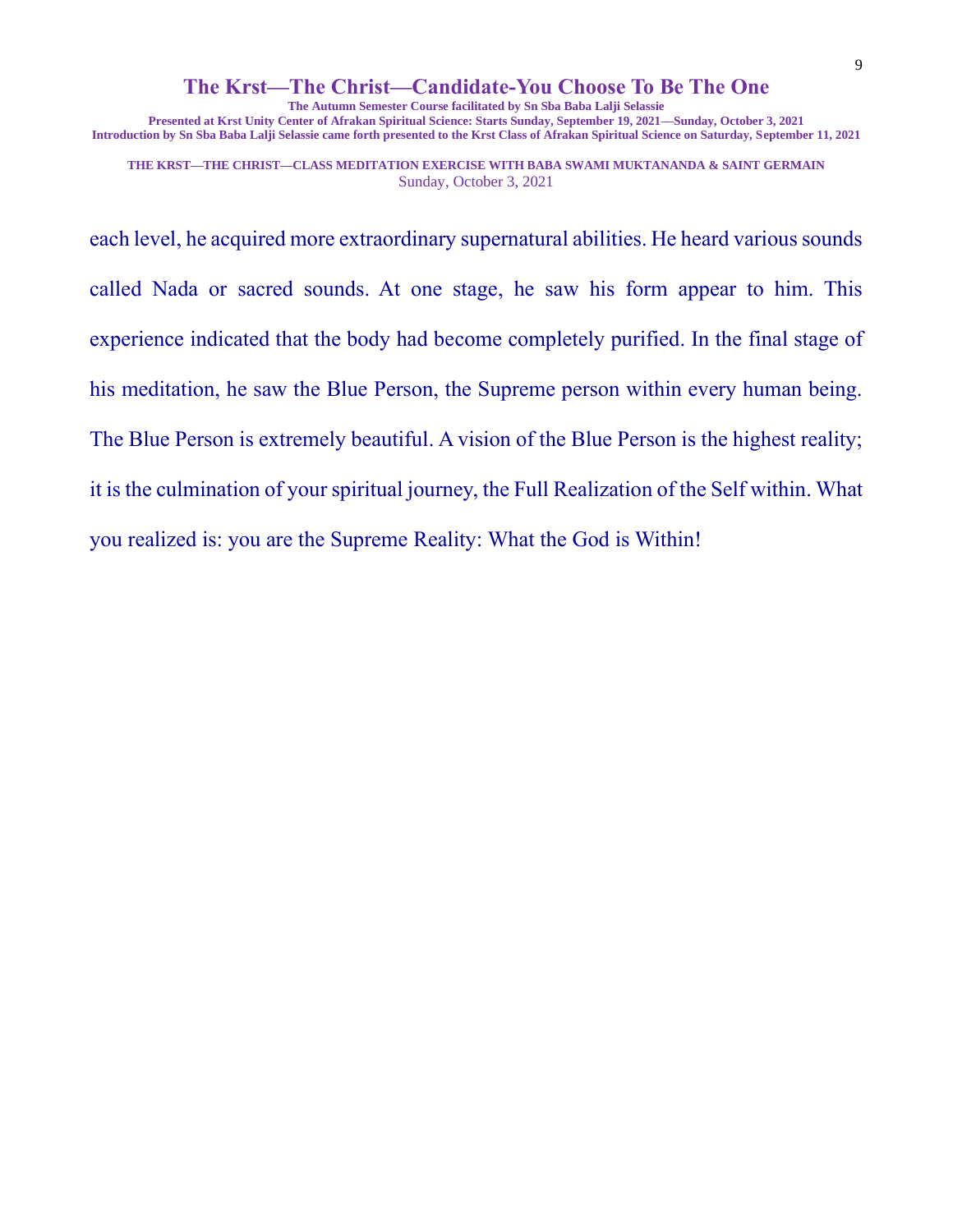**The Autumn Semester Course facilitated by Sn Sba Baba Lalji Selassie**

**Presented at Krst Unity Center of Afrakan Spiritual Science: Starts Sunday, September 19, 2021—Sunday, October 3, 2021 Introduction by Sn Sba Baba Lalji Selassie came forth presented to the Krst Class of Afrakan Spiritual Science on Saturday, September 11, 2021**

**THE KRST—THE CHRIST—CLASS MEDITATION EXERCISE WITH BABA SWAMI MUKTANANDA & SAINT GERMAIN** Sunday, October 3, 2021



# Questions:

- (1). What is meditation?
- (2). How many spermatozoa are trying to impregnate the egg in the ovum?